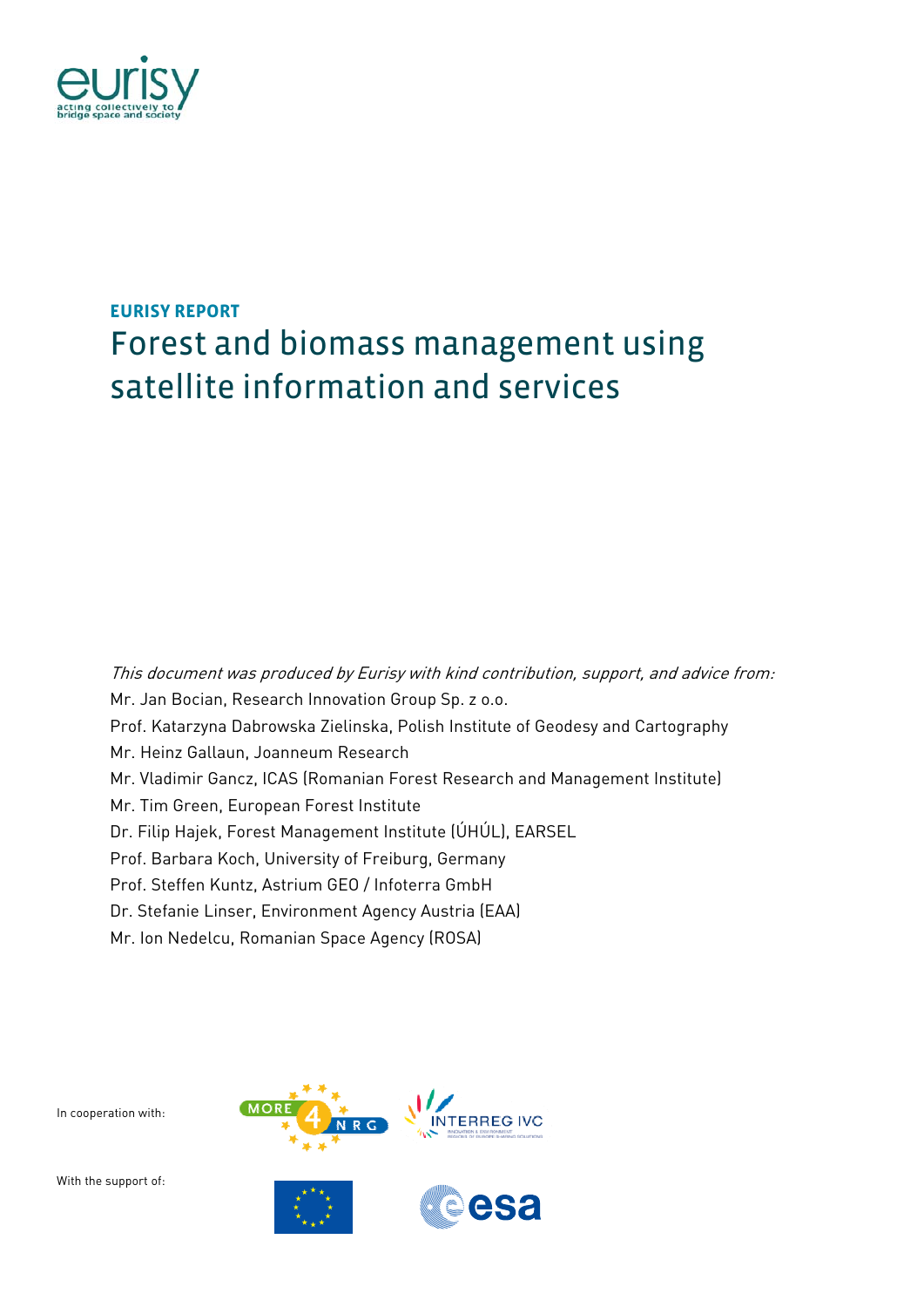### **Contents**

| 1. |    |                                                                                         |  |
|----|----|-----------------------------------------------------------------------------------------|--|
| 2. |    |                                                                                         |  |
| 3. |    |                                                                                         |  |
|    | а. |                                                                                         |  |
|    | b. |                                                                                         |  |
| 4. |    |                                                                                         |  |
|    | a. | Natura 2000 reporting in the State of Baden-Württemberg, Germany 5                      |  |
|    | b. | Interregional and international protection of drinking water resources in forest areas: |  |
|    | C. |                                                                                         |  |
|    | d. | Biomass and potential assessment and production planning in the Voivodship of Lodz,     |  |
|    | e. | Use of satnav applications for biofuel production optimisation by the Forest            |  |
| 5. |    |                                                                                         |  |
| 6. |    |                                                                                         |  |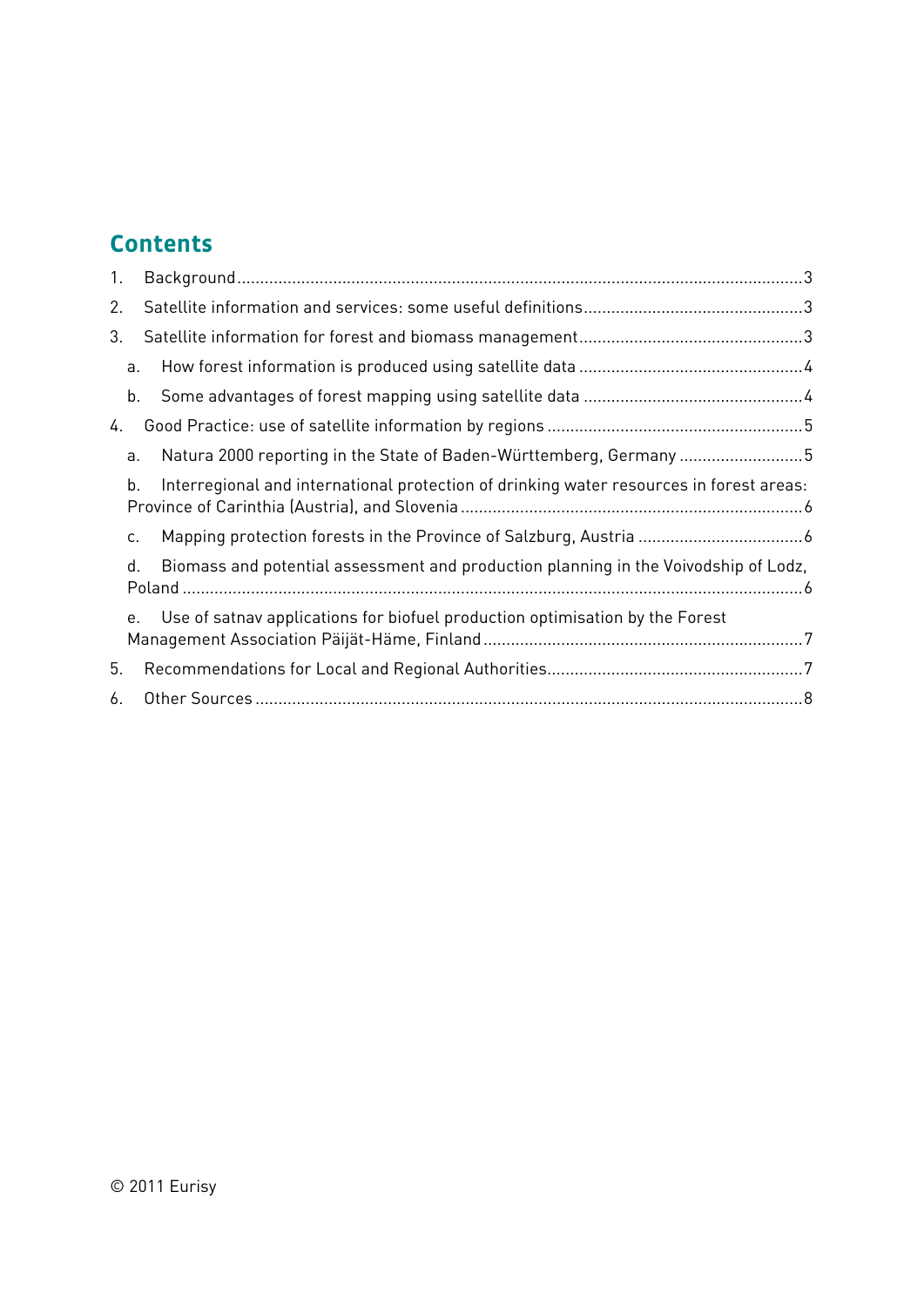## **1. Background**

This document is part of Eurisy's collaboration with the consortium of regional authorities involved in MORE4NRG, an INTERREG IVC project aiming to favour the exchange of good practice and experience on the topic of sustainable energy.

Eurisy's work with MORE4NRG focused on forest management and biomass in particular, contributing new ideas as to how satellite services can contribute to sustainable local energy strategies.

The topic of forest and biomass management was chosen in collaboration with Maramures County Council, one of the partners in the Consortium. Indeed, a scoping exercise with stakeholders from Maramures on the one hand (County Council, Energy Agency, SMEs, Forest Park Administration) and forest and satellite service experts on the other, has revealed the far-reaching environmental and socio-economic implications of the forest resource locally.

### **2. Satellite information and services: some useful definitions**

Information derived from satellite imagery is the result of interpreting raw data collected from satellite sensors via remote sensing to produce quantitative and qualitative information about objects and features on Earth, such as land use, vegetation density, hydrological resources and others. This information is usually integrated in Geographical Information Systems (GIS), which allow the users to consult, edit, analyse, share, and display geographic information and aliment other computer-interfaces, such web-platforms, which are suited to users not familiar with GIS environments. Satellite navigation services and Location-Based-Services (LBS) employ the capacity of satellites to precisely determine the position of fixed or moving objects in space and time. Applications are vastly used in transport and fleet management, but also in referencing any data collected on the field through mobile devices (i.e. where biomass is located and its qualities). Value-Added Service Providers are either private or public organisations that specialise in the acquisition of satellite data, its processing, and the delivery of satellite-derived information (more often than not satellite data is combined with other data sources in doing so). In the case of the satellite navigation (satnav) services, service providers offer the application – i.e. the software, as part of an IT system, and/ or the mobile devices used in the field.

### **3. Satellite information for forest and biomass management**

In the framework of GMES (Global Monitoring for Environment and Security) the European Commission invests in making the benefits of satellite imagery capacities available to European users. GSE Forest Monitoring, a specific programme that addresses forest management needs, is one part of GMES. Under this programme, a series of operational satellite services have been developed to support decision-making and sustainable forest management, on a global, national and sub-national scale.

Furthermore, a series of operational satnav applications are already available, as Europe prepares for the launch of Galileo-enabled services. Satnav applications are used in particular for operational field work and logistics, such as collecting information about the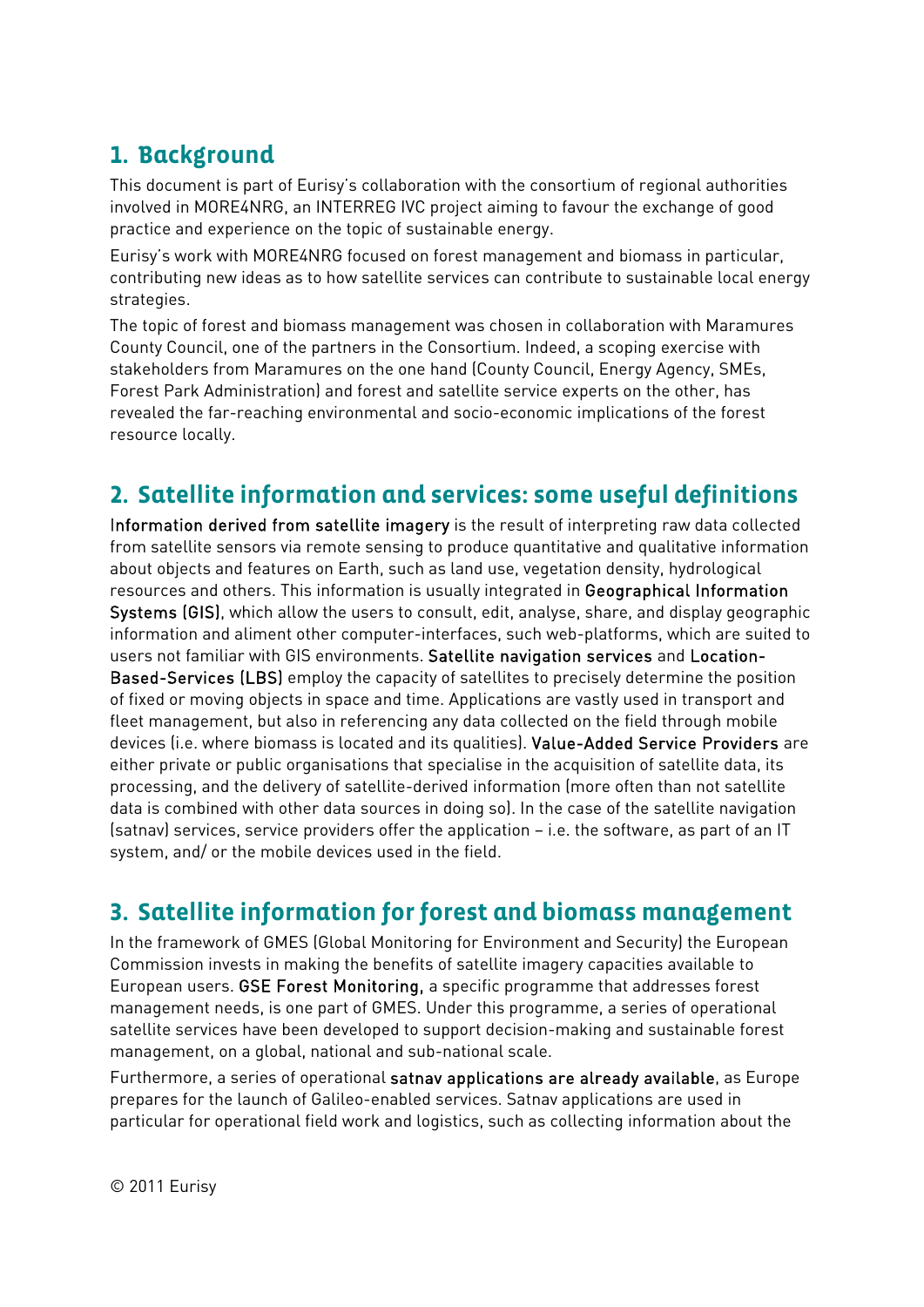forest and biomass resource in the field, or optimising pellet production chains from the forest to the pellet factories.

Operational services for environmental reporting and forest management, can be used by organisations on a regional, national and international levels in order to support decisionmaking and to improve policies that enable:

- sustainable forest management (inventorying, monitoring, rapid mapping in case of incidents such as fire, storms etc)
- compliance with specific protocols and binding conventions, such as Natura 2000
- related user- or policy-driven environmental and economic activities, such as biomass production)



General forest vegetation map covering the **Maramures** Region, Romania

### a. How forest information is produced using satellite data

Generally, satellite images with a resolution ranging between 1m (allowing the identification of single trees) up to 30 m are used to provide a base layer of reference information (a forest map). Often, these satellite images already exist (e.g. on European level from the years 2000, 2006 and 2009, respectively which were acquired to support the European CORINE land cover assessment) and can be used free of charge for forest mapping purposes. Also, it is to be noted that archive imagery is much cheaper than new ordered imagery.

The forest cover information can be deployed in order to establish so-called "reference plots or field samples". These assigned plots can be visited by foresters in the field to collect data which cannot be recognised directly by remote sensing (e.g. biomass, increment, stand volume, timber quality, soil and growth conditions, carbon stock potential etc.). In addition, the field plots can be used to verify the forest information identified in the satellite data.

### b. Some advantages of forest mapping using satellite data

NB. The "art of remote sensing" is to select the most appropriate methodology in terms of resolution and thematic content. The analysis of the level of detail required, as well as the context in which it will be used (existing information, existing tools, human resources,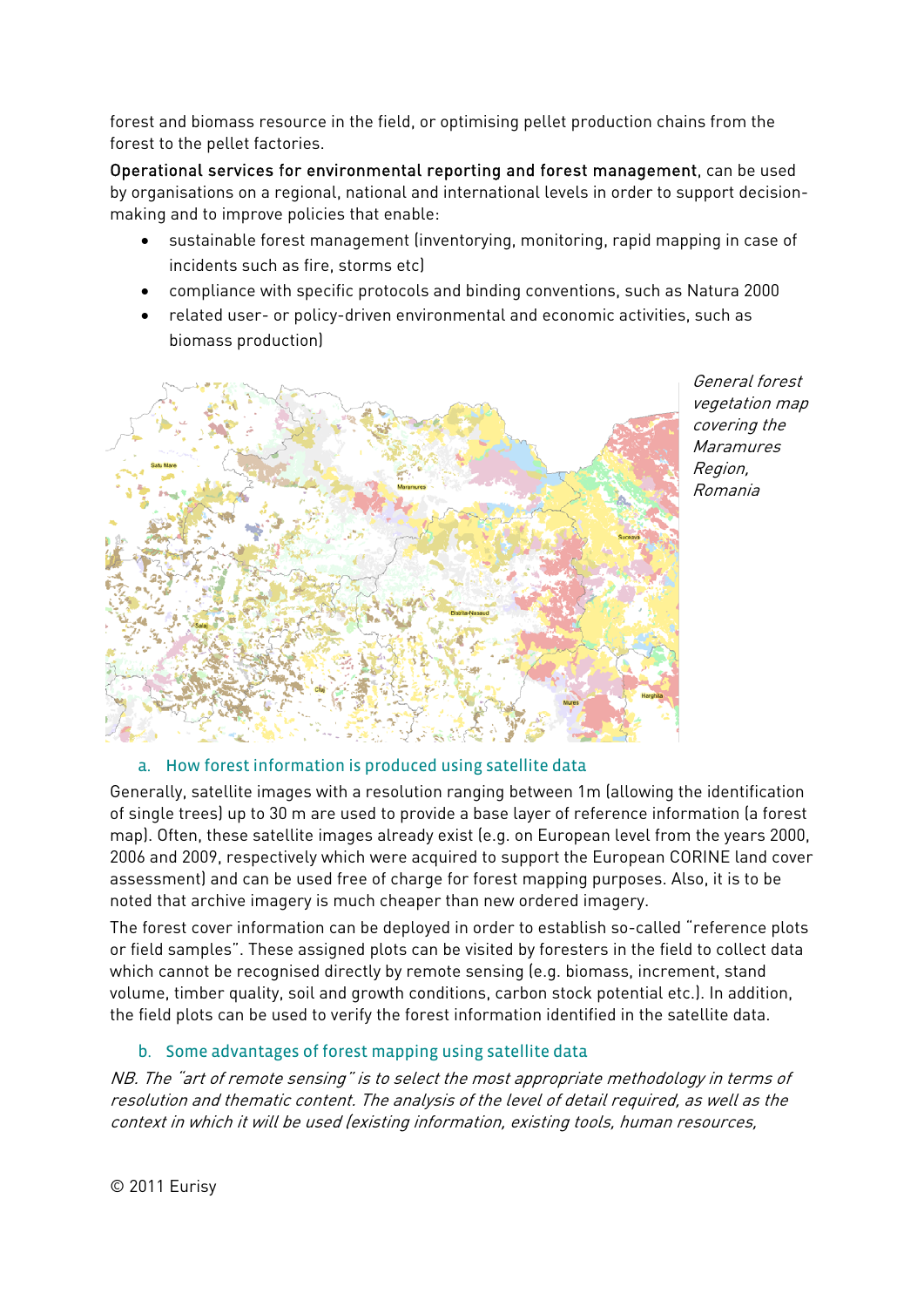#### organisational issues, property of the data, etc.), is an absolute pre-requisite to work out the optimal solution for a user in a given situation.

This being said, forest inventories using a combination of satellite-derived and other types of information can be both more accurate and more efficient than conventional methods. The CORINE Land Cover Map for Europe showed that one of the largest change occurred for the forests area. The updated information is crucial for proper forest management and assessment of biomass. For instance they allow for:

- the collection of detailed information at a given scale more frequently (forest inventories are typically updated every 10 years, satellite information enables more frequent updates, for instance every 3 years)
- significant cost reductions in comparison to field surveys or aerial information alone. This is particularly relevant for commercial activities related to sustainable forest use, but also to spot illegal logging, to determine damage from forest fires, storm damages or other natural catastrophes, or when forest information needs to be updated for repetitive biomass inventories. Here, field visits can be reduced to only those sample plots where remote sensing shows that a change has occurred;
- the reduction of sampling errors, and the total number of field samples, leading to further cost reductions.
- more opportunities to create economies of scale and cost efficiency as more stakeholders use the same source of information, in addition to the obvious advantage in terms of integration and coordination. A satellite image could be used for multiple aims, beside forest management, especially at very high resolution: transport network cartography and management, land use/land cover mapping, town/villages development planning and management, etc.
- the transition from always limited (i.e. expensive) information derived statistically from field sampling to continuous coverage over large areas;

### **4. Good Practice: use of satellite information by regions**

### a. Natura 2000 reporting in the State of Baden-Württemberg, Germany

The state of Baden-Württemberg covers an area of approx. 30,000 km2 whereas approx.

14000 km2 are covered by forests. Although there is a very good knowledge on state owned

forests, a lot of information is lacking on privatelyowned forests. In 2003 the State was required to report on NATURA 2000 sites in less than two months.

Given the time imperative, satellite information was chosen as a solution and the forest was thus mapped within 6 weeks. It was deployed by the state forest service to identify old deciduous stands with a high natural value, which were then visited in the field.

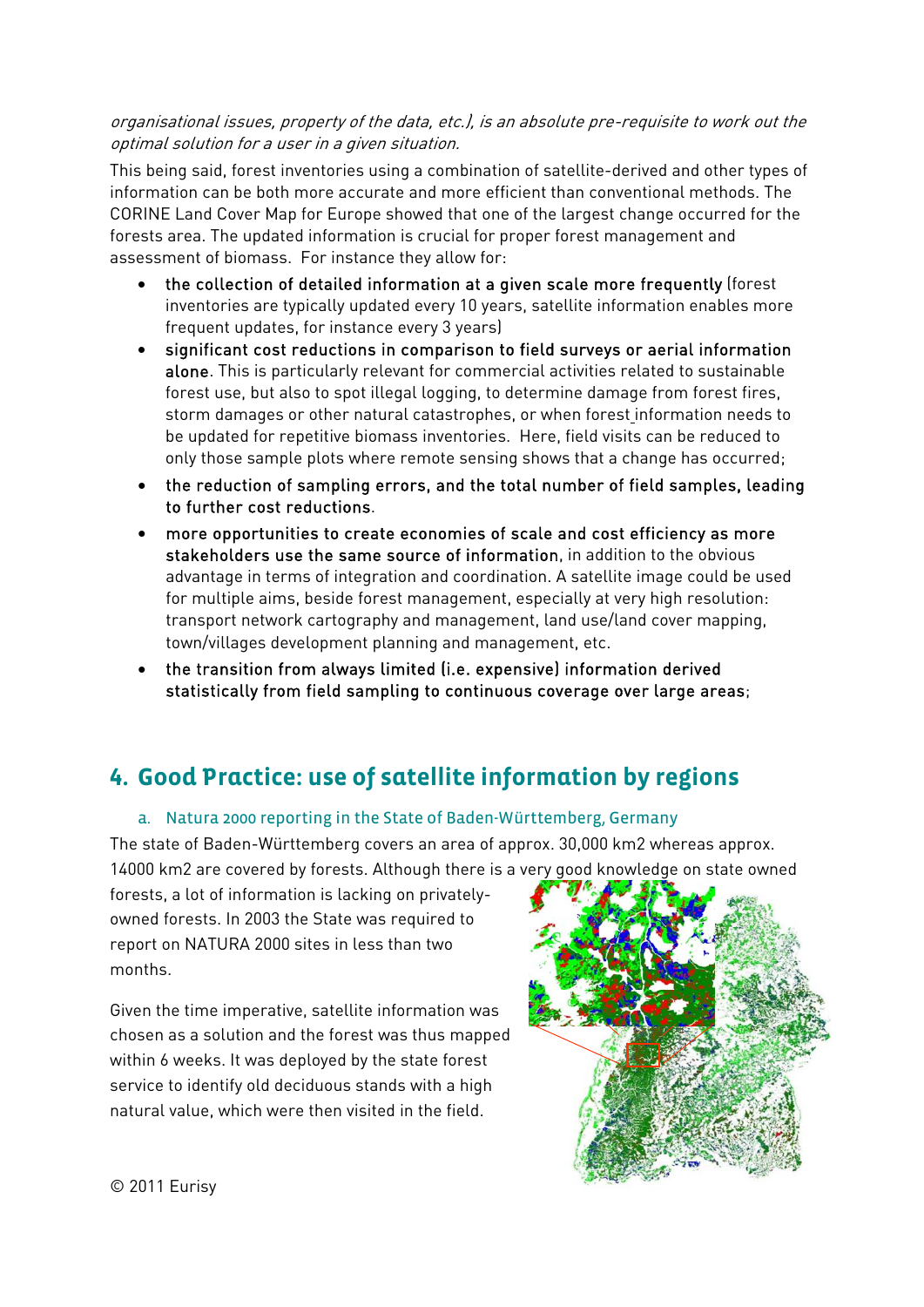#### b. Interregional and international protection of drinking water resources in forest areas: Province of Carinthia (Austria), and Slovenia

The Forest Department of Carinthia and Slovenia are both concerned by the water resources in the transborder region of the Karawanken mountains. While in the Alps water is still an abundant resource, the preservation of the origin of drinking water reservoirs, mainly located in the forested areas and the protection of those areas is essential for Austrian and Slovenian neighbours.

Sharing knowledge on their resources and coordinating their protection strategies and actions was a main concern for stakeholders on either side of the border. Together, they have worked in the framework of INTERREG III A on a project with the objective of mapping and classifying the forest parameters such as tree species distribution, crown coverage and age classes over a transborder region of 90.000 hectares, using satellite information. The derived forest information has been inserted into an expert system as one of many other variables. It enables the planning authorities as well as the local foresters to identify deficits in forests and to take countermeasures if necessary. Furthermore, the information thus obtained is used to define shared goals for the forest stand structure regarding forestry policies and multi-purpose forest management with the main target of protecting drinking water sources. The project had a strong relevance to the European Water Framework Directive.

### c. Mapping protection forests in the Province of Salzburg, Austria

Given the relief of the Province of Salzburg, Austria, forests have a strong protection role against avalanches and stone falls in steep alpine areas. It is therefore essential that the appropriate preventive measures to maintain the forest and its protective role can be implemented by forestry and agricultural authorities on the local level.

While previously relying on aerial imagery, the Forestry Management Dept. of the Province decided to commission a forest inventory on a regional scale using satellite data, which provided a less costly solution, with improved precision. The following indicators were mapped: forest contours, forest types and species, natural age classes and clear cuts. The cartography allowed the authorities to have a synoptic view on the composition and the state of the forest and to develop framework guidelines for forest management strategies.

The protection forest development planning (WEP) is based on the Austrian forest law. The derived forest layers have been inserted into the GIS and are still used by the planning authorities as well as by local foresters.

#### d. Biomass and potential assessment and production planning in the Voivodship of Lodz, Poland

The Marshal's Office of Lodz Voivodship, through its Department for Economy and the Department for Agriculture and Environmental Protection, and in partnership with pellet company Dalkia, are working on a project where remote sensing is being employed for two objectives:

- for a study on where land use can be converted for willow plantations, for pellet production
- to understand how biomass potential and how biomass sources evolve over the year

The project was initiated in 2010, and according to the result of the study, the first willow plantations should take place in 2012.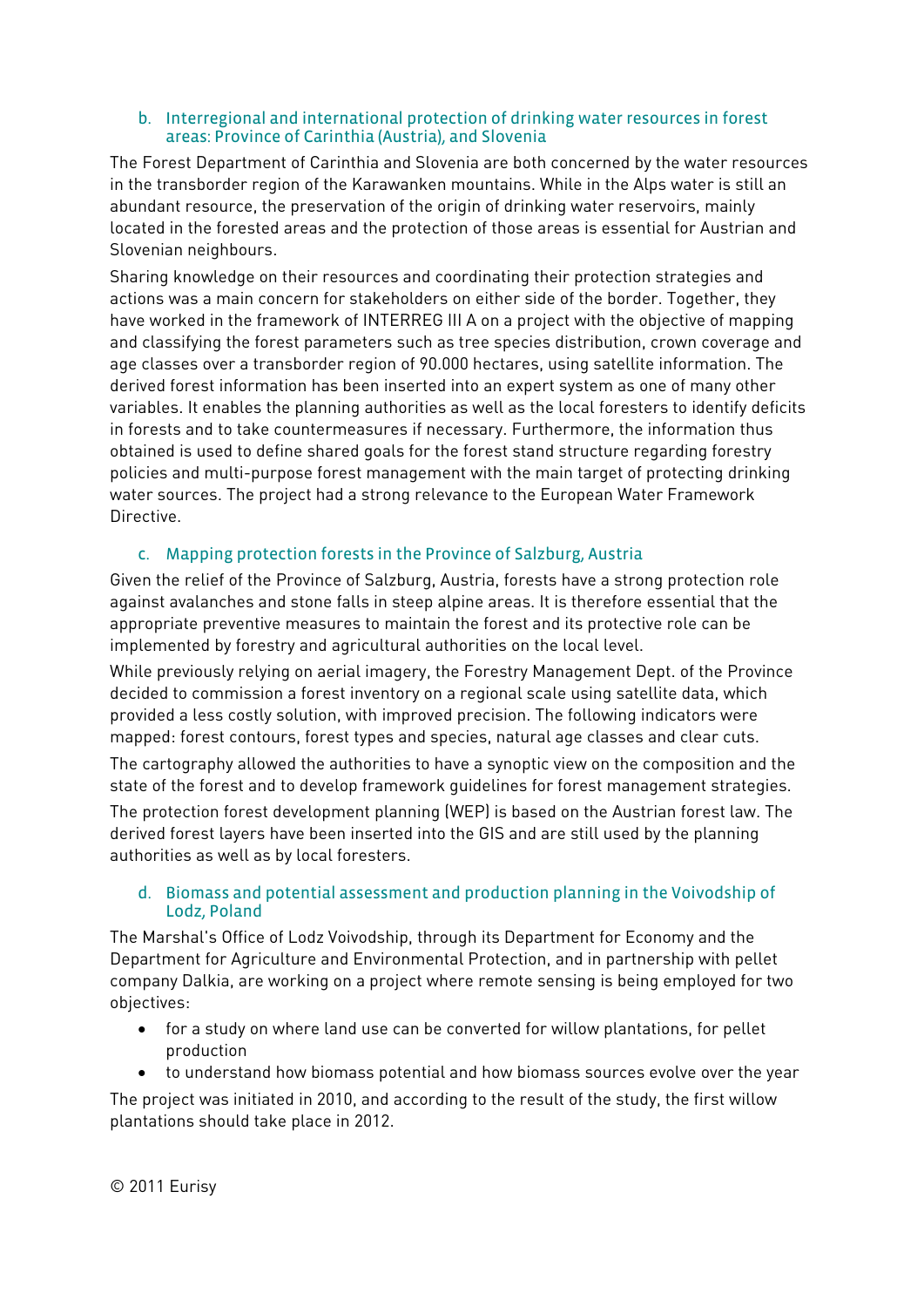The advantages of satellite-based information are that they enable the Voidvodship to reconcile economic with socio-economic and environmental imperatives. In fact, the furniture sector is quite dynamic and employs many. Agriculture is also developed, and a lot of the land is used for food production, thus land use for pellet production must not compete with land use for food production. Willows therefore must only be planted in poor soils that are unsuitable for agriculture. Similarly, pellet production should be organised so as not to compete with wood-plate trade, which is more profitable. Potential evaluation ensures that pricing mechanisms prevent that from happening.

#### e. Use of satnav applications for biofuel production optimisation by the Forest Management Association Päijät-Häme, Finland

The Forest Management Association Päijät-Häme groups 7188 forest owners and covers 252000 hectares of forest. Annual cuttings total 1,55 million  $m<sup>3</sup>$  for an annual production of 475 GWh/year. Wood is delivered to 6 major energy utilities.

This supply chain is managed using a satnav application and an IT platform which is collectively used by all the actors of the supply chain: the forest owners, the buyers, the harvesters in the forests and the transport companies.

The satnav application allows the storing of data on the location of the wood and spruce, and their qualities, such as the moisture content. Based on this type of information, the itineraries of collecting trucks are calculated automatically so that they are most efficient. Contractors use the service as operational management tool as well: for stock-keeping, reporting, invoicing and contract monitoring purposes.



### **5. Recommendations for Local and Regional Authorities**

- Large parts of European forests belong to private or public owners. This said, the way the forest is managed has its most immediate effect on the local population – both from an environmental and economic point of view. Hence, the forest resource should be accounted for in local policies. This requires local leadership and a long-term vision for the region.
- In order to optimise the use of modern information technologies, the more local stakeholder organisations (agencies, SMEs, NGOs etc) are involved, the better. This generates economies of scale, gains in coordination and cost efficiency as well as new ideas on the use/protection of the forest resource. Consulting with local stakeholders before setting up a project is paramount in making sure that current and future needs are taken well into account and prioritised.